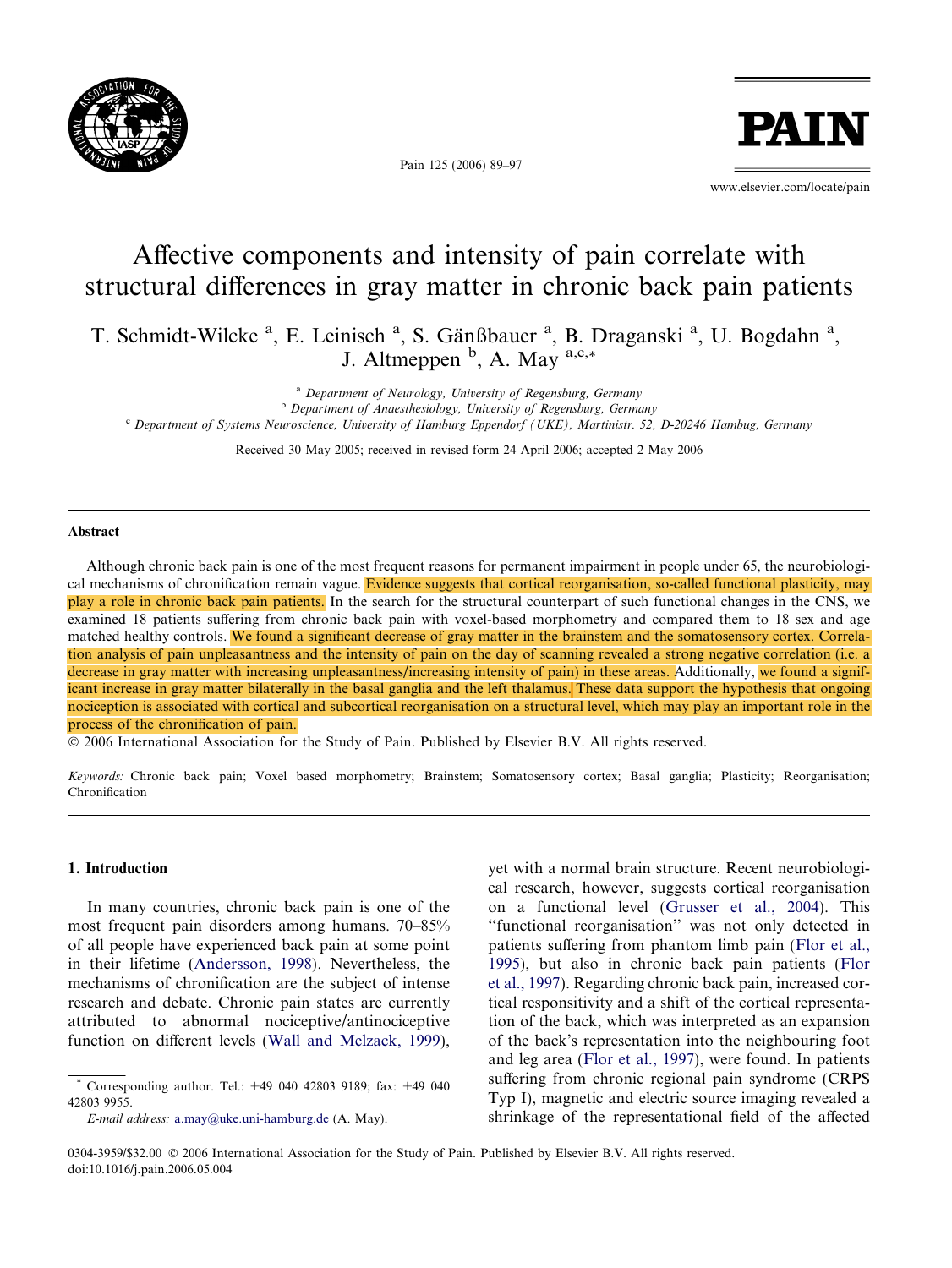arm. The extent of shrinkage correlated highly with the intensity of pain and the magnitude of mechanical hyperalgesia [\(Maihofner et al., 2003; Pleger et al., 2004](#page-8-0)).

Apart from functional plasticity in chronic pain states, few studies have addressed the issue of structural reorganisation. In primates, a transneuronal atrophy has been demonstrated in the cuneate and thalamic nuclei, following long-term denervation of an upper limb ([Jones and Pons, 1998\)](#page-7-0). Very recently in humans, it was demonstrated that chronic back pain is accompanied by brain atrophy and it was suggested that the pathophysiology of chronic pain includes thalamo-cortical processes [\(Apkarian et al., 2004](#page-7-0)). Specifically, this study found a decrease in gray matter in the dorsolateral prefrontal cortices bilaterally and a decrease in gray matter in the right thalamus. Given that the physiology of nociception involves a complex interaction of the peripheral and central nervous system ([Woolf and Salt](#page-8-0)[er, 2000\)](#page-8-0), one would expect that in the process of the chronification of pain, functional and structural changes would probably occur in modulatory mechanisms of nociception, namely, the antinociceptive system.

Two fundamental questions arise:

- Is there any evidence that adult humans suffering from chronic pain show an alteration in brain morphology in structures specific to the perception and behavioral response to pain, such as the thalamus, insulae, sensorimotor and cingulate cortex and the antinociceptive descending pathways?
- Is this alteration the cause or the consequence of chronification?

To investigate the first issue, we applied voxel-based morphometry (VBM) on structural MRI scans. We compared a group of 18 chronic back pain patients with 18 sex and aged matched healthy volunteers. All chronic back pain patients had a pain history longer than six months. At the time of scanning, no acute neurological symptoms were identifiable. We also searched for correlations between changes in gray matter volume and pain duration, pain intensity and pain unpleasantness.

#### 2. Methods

#### 2.1. Study population and clinical assessment

Eighteen patients (9 male, 9 female; aged 34–59 years; mean age 50.4 years  $\pm$  6.8 years) suffering from chronic back pain and 18 healthy volunteers (9 male, 9 female, aged 32–60; mean age  $49.9 \pm 8.7$  years) participated in the study (see [Table 1](#page-2-0)). Gender was exactly matched, the age was not significantly different between the groups ( $p = 0.84$ ). The healthy controls did not differ from the patients except for the presence of chronic low back pain and consequent medication. The diagnosis of chronic back pain was based on the definition of the Quebec Task Force ([Spitzer, 1987](#page-8-0)) (7 weeks from onset), as well as

on the definition given by Bonica [\(Bonica, 1990](#page-7-0)) (pain that persists a month beyond the usual course of an acute disease or a reasonable time for an injury to heal). The duration of chronic back pain ranged from 6 months to 28 years (mean duration  $176 \pm 87.60$  months). Chronification is a multimodal concept, regarded as the result of multiple interrelating physical, psychological,and social/occupational factors [\(Turk and](#page-8-0) [Rudy, 1987; Waddell, 1996; Nagel et al., 2002\)](#page-8-0). We therefore assessed anxiety, depression and affect in all patients. Nearly all of the patients took analgesic medication on a regular basis (for demographic details, analgesic and concomitant medication see [Tables 1 and 2\)](#page-2-0). All patients had become pre-occupied with pain, limiting daily activities (fulfillment of the second part of the Quebec Task Force). None of the participants had a history of head injury or other psychiatric/neurological disorders, apart from herniated discs, which had in some cases been operated (a minimum two years prior to the VBM-study). 15 out of 18 patients had received a CT or MRI scan of the lumbar spine and/or sacroiliac joints within the past three years with no evidence of acute abnormalities. All patients underwent a thorough neurological examination. Patients with a higher degree of sensorimotor deficits (pareses > 4/5 and/or sensory deficits involving more than 1 dermatom) were excluded from the study. All patients and healthy volunteers received a high-resolution  $T_1$ -weighted cerebral MRI. The study was approved by the local Ethics Committee and written informed consent was obtained from all patients and healthy volunteers prior to the examination.

#### 2.2. Perceptual measures of pain and depression

All chronic back pain patients underwent an examination by a psychiatrist (LE) to rule out a depressive disorder. Perceptual measures of pain and depression were carried out on the day of imaging (details listed in [Table 1\)](#page-2-0). The tests included the following assessments of pain and depression: the pain experience scale (SES) [\(Geissner, 1995](#page-7-0)), present pain intensity using a Numerical Rating Scale (NRS) ([De Conno et al., 1994](#page-7-0)), the Hamilton Depression Scale (HAMD) ([Hamilton, 1960\)](#page-7-0) and the Montgomery-Asperg Depression Scale (MADRS) [\(Montgomery](#page-8-0) [and Asberg, 1979](#page-8-0)) as external assessment scales, and a self-assessment depression scale (ADS) ([Hautzinger, 1993\)](#page-7-0).

The pain experience scale consists of 24 descriptors: 14 affective and 10 sensory. These are rated on a scale from 1 to 4 in ascending intensity of the item. The pain experience scale is a continuation of the McGill Pain Questionnaire (MPQ) ([Melzack, 1975](#page-8-0)). The present pain intensity on the day of imaging was indicated on a Numerical Rating Scale (NRS) from 0 to 10, 0 representing no pain and 10 the worst possible pain imaginable.

The Hamilton Depression Scale is an assessment scale with 21 descriptors for symptoms of major depression, which are rated on an intensity scale from 0 (none) to 4. Based on an interview, the Montgomery Asberg Depression Scale includes 10 items scaled from 0 to 6. The investigator evaluates the severity of the symptom from 0 (none or normal occurrence) to 6. The common depression scale (self-assessment scale) is the German version of the Center for Epidemiological Studies-Depression scale (CES-D; R) ([Radloff, 1977](#page-8-0)). The questions refer to the previous week and are answered on a four-scale rating: 0, rare to 3, mostly.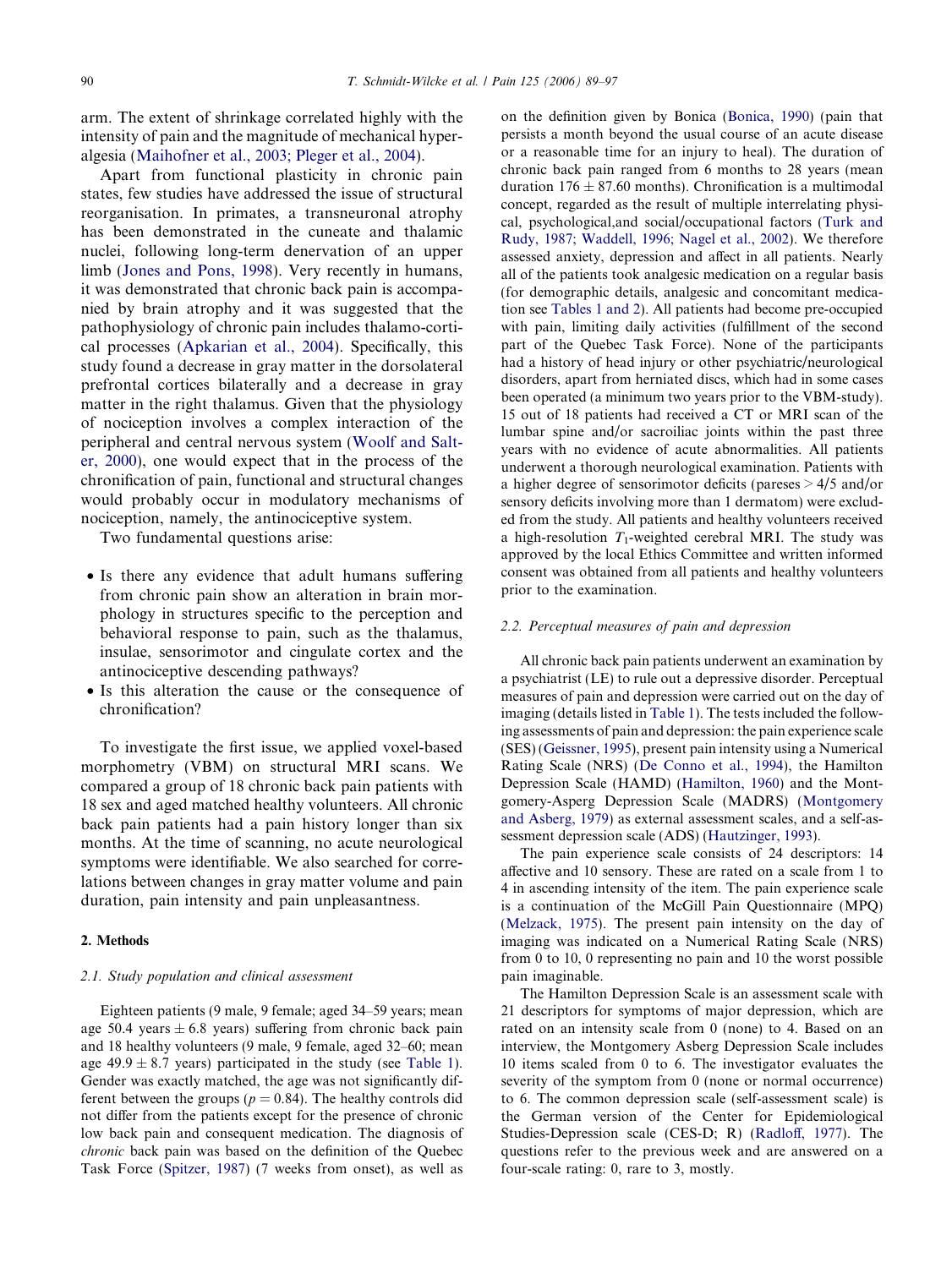## <span id="page-2-0"></span>Table 1Demographic data, pain and depression scores

| Patient<br>No. | Sex/age<br>(years) | Pain medication<br>(dosage per day, if known)                  | Medical history                                                                            | Neurological deficits<br>Duration of<br>pain (months)<br>4/5 paresis of left iliopsoas m.<br>240<br>and left extensor hallucis longus<br>m. since years |     | <b>NRS</b>              | <b>SES</b> | <b>HAMD</b>     | <b>MADRS</b> | <b>ADS</b> |
|----------------|--------------------|----------------------------------------------------------------|--------------------------------------------------------------------------------------------|---------------------------------------------------------------------------------------------------------------------------------------------------------|-----|-------------------------|------------|-----------------|--------------|------------|
| $\mathbf{1}$   | F/59               | Flupirtine, 6 tab                                              | Laminectomy L3/4/5<br>several years ago                                                    |                                                                                                                                                         |     | 10                      | 41         | 12              | 13           | 29         |
| 2              | F/57               | Miscellaneous analgesics<br>when needed                        | 2 disc operations in 1985                                                                  | Patellar tendon reflex: $re < li$ ,<br>4/5 paresis of right tibialis<br>anterior m.                                                                     | 276 | 5                       | 36         | 8               | 9            | 24         |
| 3              | F/55               | NSAID when needed                                              | Lumbar stenosis                                                                            | hypesthesia left thigh, since years                                                                                                                     | 120 | 2                       | 51         | 16              | 19           | 28         |
| $\overline{4}$ | M/58               | Morphine 150-350 mg                                            | Cervical disc prolaps C5/6<br>several years ago                                            |                                                                                                                                                         | 120 | $\overline{\mathbf{5}}$ | 32         | $7\phantom{.0}$ | $\tau$       | 5          |
| 5              | M/48               | Tramadol 400 mg                                                |                                                                                            | Achilles tendon reflex: lft $\leq r$                                                                                                                    | 336 | 6                       | 40         | 17              | 20           | 43         |
| 6              | M/52               | Miscellaneous analgesics<br>when needed                        | Syringomyelia Th6-10                                                                       | Patellar tendon reflex: lft $\leq r$ ,<br>4+/5 paresis of iliopsoas m.<br>& Quadriceps m.                                                               | 60  | 6                       | 45         | 8               | 8            | 6          |
| 7              | F/43               | Diclofenac 50–150 mg                                           | Hysterectomy, strumectomy                                                                  | Pallhypesthesia: feet bilaterally                                                                                                                       | 108 | 9                       | 37         | 9               | 8            | 13         |
| 8              | F/46               | Metamicol, Diclofenac,<br>Amitryptiline                        | Hysterectomy                                                                               |                                                                                                                                                         | 312 | 6                       | 39         | 6               | 6            | 18         |
| 9              | M/34               | Indometacin 75 mg<br>Tetrazepam                                | Morbus Bechterew (suspected)                                                               |                                                                                                                                                         | 132 | $\overline{c}$          | $27\,$     | 8               | 10           | 12         |
| 10             | F/47               | Diclofenac when needed                                         | Operation of herniated disc<br>L5/S1 several years ago,<br>arthrosis of sacroiliac joints  |                                                                                                                                                         | 240 | 8                       | 25         | 5               | 5            | 6          |
| 11             | M/53               | Morphine 60 mg,<br>Amitryptiline 150 mg                        | Herniated disc L5/S1,<br>nucleotomy, C4/5 (1995), C5/6<br>$(1997)$ , C6/7 and L5/S1 (2000) |                                                                                                                                                         | 96  | 9                       | 46         | 9               | 15           | 46         |
| 12             | F/57               | Tramadol 600 mg                                                |                                                                                            |                                                                                                                                                         | 276 | 9                       | 55         | 15              | 13           | 31         |
| 13             | M/53               | Diclofenac when needed                                         | Lumbar stenosis, herniated disc<br>L5/S1 right (1990)                                      | hypesthesia: exterior of right<br>lower leg and right foot since years                                                                                  | 216 | 6                       | 48         | 18              | 18           | 37         |
| 14             | M/39               | Miscellaneous analgesics,<br>when needed                       | Multiple degenerative alterations<br>in the lumbar spine, coxarthrosis                     |                                                                                                                                                         | 132 | 5                       | 32         | $7\phantom{.0}$ | 9            | 23         |
| 15             | M/53               | Flupirtine, Tramadol<br>when needed                            | Herniated disc L5/S1 several<br>years ago                                                  | Achilles tendon reflex $r \leq l$ ft                                                                                                                    | 180 | 8                       | 40         | 10              | 18           | 24         |
| 16             | M/50               | Morphine 4 tab                                                 | Coxarthrosis                                                                               |                                                                                                                                                         | 132 | 7                       | 53         | 13              | 16           | 22         |
| 17             | F/49               | Carbamazepin 900 mg,<br>Gabapentin 1200 mg,<br>Metamizol 32 mg | Herniated discs, operation L4/5<br>$(1993$ and 2001), L3/4 $(2001)$                        | Hypesthesia dorsum of right foot                                                                                                                        | 156 | $\overline{7}$          | 42         | $\overline{7}$  | 3            | 11         |
| 18             | F/55               | Diclofenac 150 mg,<br>Morphine 50 mg,                          | Herniated disc L5/S1 several<br>years ago                                                  |                                                                                                                                                         | 36  | 3                       | 28         | 5               | 4            | 11         |

Demographic data including medication, medical history and neurological deficits of patients suffering from chronic back pain and clinical characteristics and perceptual measures for depression and pain of 18 patients with chronic back pain.

NRS, Numerical Rating Scale, indicating intensity of pain on day of imaging on <sup>a</sup> scale from 0 to 10 the: 0, no pain; 10, worst possible pain.

HAMD, Hamilton Depression Scale (foreign assessment).

MADRS, Montgomery Asberg Depression Rating Scale (foreign assessment).

ADS, Common Depressive Scale (self-assessment).

SES, pain experience scale, affective items.

M, male, F, female.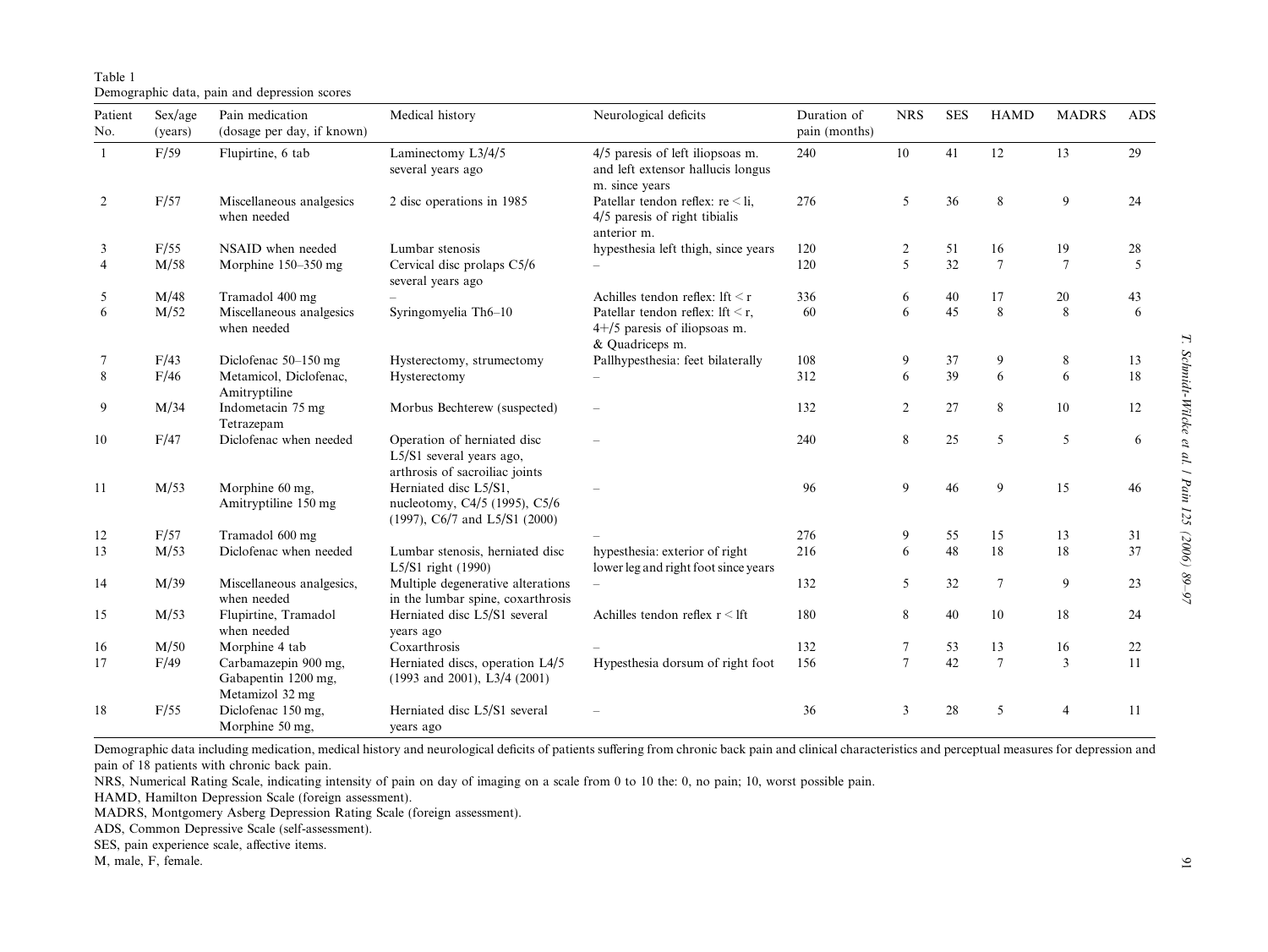#### 2.3. Data acquisition

Magnetic resonance imaging was performed on a Siemens Symphony scanner (Erlangen, Germany) operating at 1.5 Tesla. A 3D structural MRI was acquired on each subject using a  $T_1$  weighted prepared rapid gradient echo (MP-RAGE) sequence (TR  $11.08$  ms, TE 4 ms, TI 300 ms, flip angle 15 $^{\circ}$ , matrix size  $256 \times 192$ , FOV  $256 \times 192$ ) yielding 150 sagittal slices with a defined voxel size of  $0.97 \times 0.97 \times 1.08$  mm. The latter sequence was chosen in order to provide a high-resolution anatomical image and a good gray/white matter contrast for subsequent segmentation.

#### 2.4. Pre-processing of structural data and analysis

VBM is based on high-resolution structural 3D-MR-images, registered in common stereotactic space, and designed to seek significant regional differences by applying voxel-wise statistics in the context of Gaussian random fields ([Friston et al.,](#page-7-0) [1999; Ashburner and Friston, 2000\)](#page-7-0). VBM has been crossvalidated with region-of-interest measurements and functional data in a number of studies ([May et al., 1999; Woermann et al.,](#page-8-0) [1999\)](#page-8-0). The data pre-processing and analysis was performed using SPM99 (Welcome Department of Cognitive Neurology, London, UK) running under Matlab (Mathworks, Sherborn, MA, USA). Preprocessing of the data involved spatial normalization ([Ashburner and Friston, 1997, 1999\)](#page-7-0), gray matter segmentation [\(Ashburner and Friston, 1997](#page-7-0)) and spatial smoothing with a Gaussian kernel [\(Ashburner and Friston,](#page-7-0) [2000\)](#page-7-0). For the pre-processing steps, we used a previously described optimized protocol [\(Good et al., 2001](#page-7-0)). This protocol creates an additional step for optimized normalization parameters, involving a fully automated extraction of nonbrain voxels (skull, sinus, etc.) in order to facilitate segmentation. The optimized parameters, estimated while normalizing extracted gray matter images to the gray matter template, are reapplied to the original whole brain images.

To reduce the potential scanner dependent bias of the normalization step, we created a scanner- and study-specific gray matter template, generated from 21 healthy controls, which were not included in this study. We applied the estimated optimized parameters in an additional step to the non-normalized, nonsegmented original images. The spatially normalized whole brain images were then segmented. Subsequently, all images were smoothed by convolving them with an isotropic Gaussian kernel of 10 mm full-width at half maximum (FWHM).

#### 2.5. Statistical analysis

The SPM analysis is an implementation of the general linear model (GLM) using the theory of Gaussian random fields. Using the GLM, a voxel-wise statistical parametric map is created, which identifies brain regions containing significant differences of gray matter in both groups. We used  $t$ -tests in order to detect these regional differences. To avoid possible edge effects around the border between gray and white matter and to include only relatively homogeneous voxels, we excluded all voxels with a matter value of  $\leq 0.2$  (of a maximum value of 1). We hypothesised, based on findings from electrophysiological [\(Flor et al., 1997; Bentley et al., 2003; Frot and](#page-7-0) [Mauguiere, 2003](#page-7-0)) and functional imaging [\(Derbyshire et al.,](#page-7-0) [2002; Peyron et al., 2000](#page-7-0)) studies, the involvement of the pain transmitting CNS network, which permitted an uncorrected threshold of  $p \le 0.001$  throughout the whole brain.

In order to further evaluate the relationship between the morphological alterations and to differentiate between the relevance of pain duration, pain intensity, and pain unpleasentness, we performed a correlation analysis using different indices to delineate which of these factors may best describe the findings of the group analysis. The indices were defined as

- 1. Pain duration in months.
- 2. Pain intensity on the day of examination and
- 3. The affective component of pain experience, obtained by the SES score, and referred to as ''pain unpleasantness''.

#### 3. Results

#### 3.1. Global differences in brain morphometry

Conventional MR-imaging was normal in all chronic back pain patients and controls. No significant betweengroup differences were observed in the comparison of chronic back pain patients and controls in global brain volume (gray matter patients:  $682 \pm 11.0$  ml and gray matter controls  $690 \pm 56.3$  ml).

### 3.2. Group analysis

Compared to healthy controls, chronic back pain patients showed a significant reduction in gray matter in the right somatosensory cortex and in the brainstem  $(p < 0.001$ , uncorrected). Lowering the significance threshold resulted in a bilateral decrease of gray matter in the somatosensory cortex. Additionally, we found decreases in gray matter in the right dorsolateral prefrontal cortex (DLPFC) and the right temporal lobe ([Table 2\)](#page-4-0).

A significant increase in gray matter was found in the putamen bilaterally ( $p \le 0.001$ , uncorrected) and the left posterior thalamus. No small volume correction was carried out, as we had not defined a strong a priori hypothesis for these regions. There were no significant alterations in any other brain areas. For details (i.e. peak coordinates and z-values) see [Table 2.](#page-4-0)

## 3.3. Correlation analysis

To further specify the intrinsic relevance of pain duration, pain intensity on the day of scanning, and pain unpleasantness to the structural alterations found in the group analysis, we performed a correlation analysis using a linear regression ( $p \le 0.001$ , uncorrected). This tests the null hypothesis that the slope of a least square fit (regression) describing the relationship between a predictor and an outcome variable is zero. We found the following: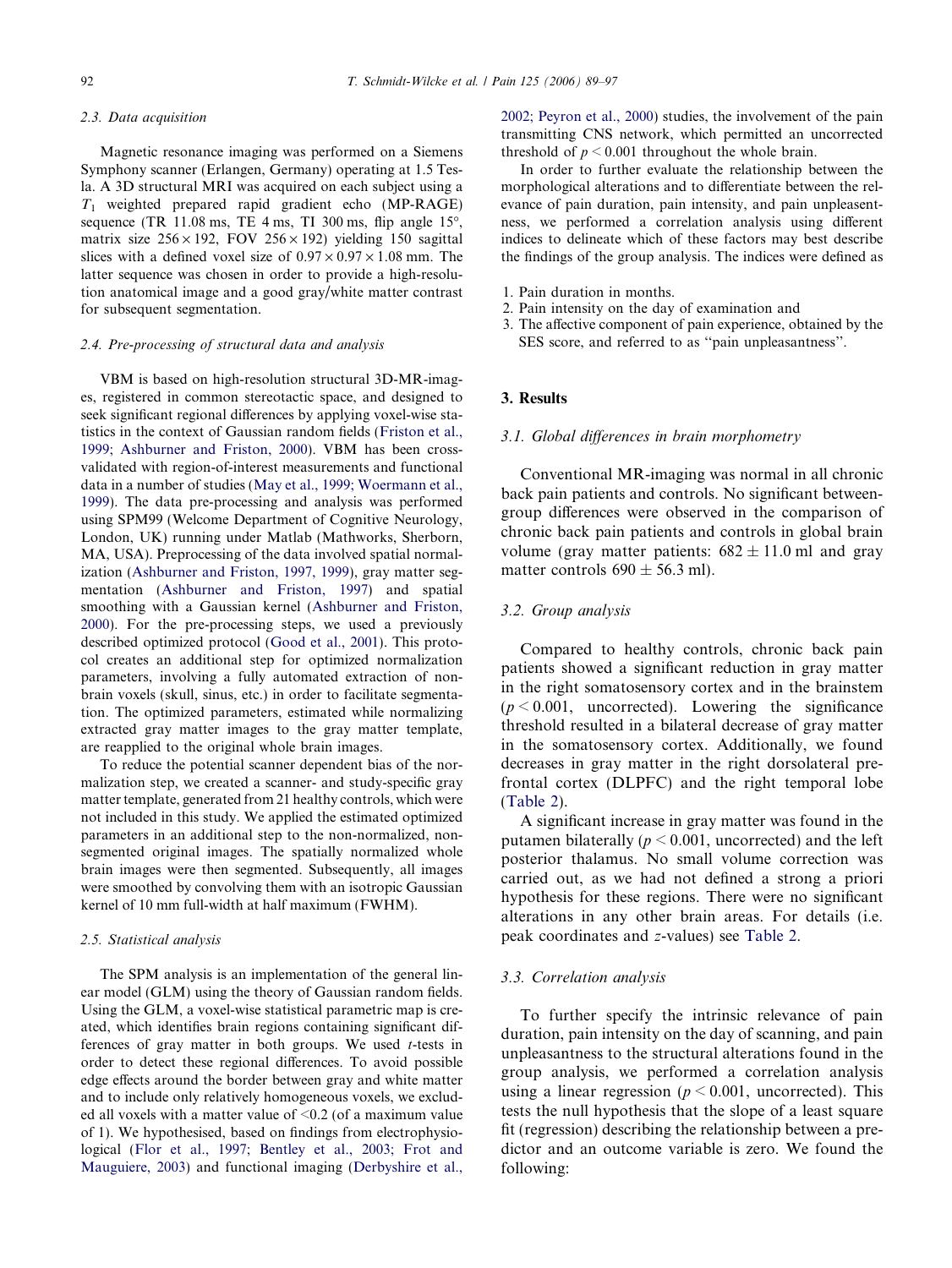<span id="page-4-0"></span>

| Table 2                                    |  |  |
|--------------------------------------------|--|--|
| Areas of significant change in gray matter |  |  |

| Region                           | Brodmann        | Talairach coordinates in mm |       |       | Z score of peak      | T    | Gray matter |
|----------------------------------|-----------------|-----------------------------|-------|-------|----------------------|------|-------------|
|                                  | area            | $\mathcal{X}$               |       |       | change $p \le 0.001$ |      | change      |
| R putamen                        |                 | 28                          | $-17$ |       | $Z = 3.91$           | 4.44 | Increase    |
| L putamen                        |                 | $-24$                       | $-14$ |       | $Z = 3.76$           | 4.22 | Increase    |
| L thalamus                       |                 | $-22$                       | $-25$ | 3     | $Z = 3.18$           | 3.46 | Increase    |
| Dorsal rostral pons              |                 | 2                           | $-25$ | $-18$ | $Z = 3.51$           | 3.88 | Decrease    |
| R somatosensory cortex           | $BA$ 1/2        | 12                          | $-38$ | 80    | $Z = 3.79$           | 4.26 | Decrease    |
| R prefrontal lobe (DLPFC)        | <b>BA</b> 8/9   | 38                          | 32    | 39    | $Z = 3.70$           | 4.15 | Decrease    |
| R temporal lobe                  | <b>BA</b> 37    | 47                          | $-25$ | $-24$ | $Z = 4.39$           | 5.14 | Decrease    |
| L lateral occipitotemporal gyrus | <b>BA</b> 19/37 | $-34$                       | $-61$ | $-10$ | $Z = 3.81$           | 4.31 | Decrease    |

Significant changes (increase and decrease of cerebral gray matter) in chronic back pain patients when compared to healthy controls. The changes are tabulated in terms of the brain region and the corresponding Brodmann's area (BA). The x, y, z co-ordinates are according to the atlas of Tailarach and Tournoux. Each location is the peak within a cluster (defined as the voxel with the highest Z-score).

- (1) There was no significant correlation between possible structural changes and pain duration.
- (2) There was a strong negative correlation (i.e. decrease in gray matter with increasing pain intensity) between the brainstem and the left somatosensory cortex and pain intensity on the day of scanning and a positive correlation (i.e. increase in gray matter with increasing pain intensity) in the left thalamus and left putamen.
- (3) Analysis of pain unpleasantness on the day of scanning revealed a strong negative correlation (i.e. a decrease in gray matter with increasing unpleasantness) in the brainstem and in the somatosensory cortex bilaterally (Table 3).

Pain intensity and SES scores correlated strongly in our population ( $r = 0.79$ ). Performing a multiple regression and using both parameters together, only the cluster in the brainstem ( $r = 0.65$ ) showed a strong negative correlation with these components of pain.

#### 4. Discussion

Using VBM we found significant differences in CNS gray matter between chronic back pain patients and healthy controls ([Fig. 1\)](#page-5-0), which fall into two broad groups:

- areas showing a *decrease* in gray matter mainly involving the brainstem and the somatosensory cortex and
- areas showing an increase in gray matter, such as the thalamus and basal ganglia.

These data suggest that prolonged nociceptive input leads to an alteration in morphology and/or cytoarchitecture of anterograde projection areas, which in turn may have contributed to chronification, i.e. pain experience lasting longer than the initial pain trigger.

# 4.1. Decrease in gray matter: Brainstem

In humans, stimulation of the brainstem is suggested to be effective in intractable pain states ([Gybels and](#page-7-0) [Kupers, 1990; Duncan et al., 1991\)](#page-7-0). Interestingly, in patients suffering from both back pain and dysesthetic leg pain, the back pain component seemed to respond better to PAG stimulation, whereas dysesthetic leg pain was controlled more effectively by somatosensory region stimulation [\(Hosobuchi, 1986\)](#page-7-0). In functional imaging studies, an activation in the mesenscephalon following the application of pain stimuli has been frequently described ([Derbyshire, 1999; Peyron et al., 2000\)](#page-7-0). Recently, evidence has been provided that iron levels in the PAG might be abnormally high in migraine

Table 3 Correlation analyses with NRS and SES scales as regressors

| Correlation analyses with types and SES searcs as regressors |                             |       |       |            |                             |       |       |            |             |
|--------------------------------------------------------------|-----------------------------|-------|-------|------------|-----------------------------|-------|-------|------------|-------------|
| Region                                                       | Talairach coordinates in mm |       |       | <b>NRS</b> | Talairach coordinates in mm |       |       | <b>SES</b> | Correlation |
|                                                              | x                           |       |       | $r$ values | $\mathbf{v}$<br>А           |       | z     | r values   |             |
| L putamen                                                    | $-22$                       | $-13$ |       | 0.54       |                             |       |       |            | Positive    |
| L thalamus                                                   | $-22$                       | $-31$ |       | 0.55       |                             |       |       |            | Positive    |
| Dorsal rostral pons                                          |                             | $-24$ | $-18$ | $-0.69$    |                             | $-20$ | $-16$ | $-0.52$    | Negative    |
| R somatosensory cortex                                       |                             | $-43$ | $-77$ | $-0.53$    | 12                          | $-39$ | 78    | $-0.56$    | Negative    |
| L somatosensory cortex                                       | $-30$                       | 43    | 72    | $-0.63$    |                             |       |       |            | Negative    |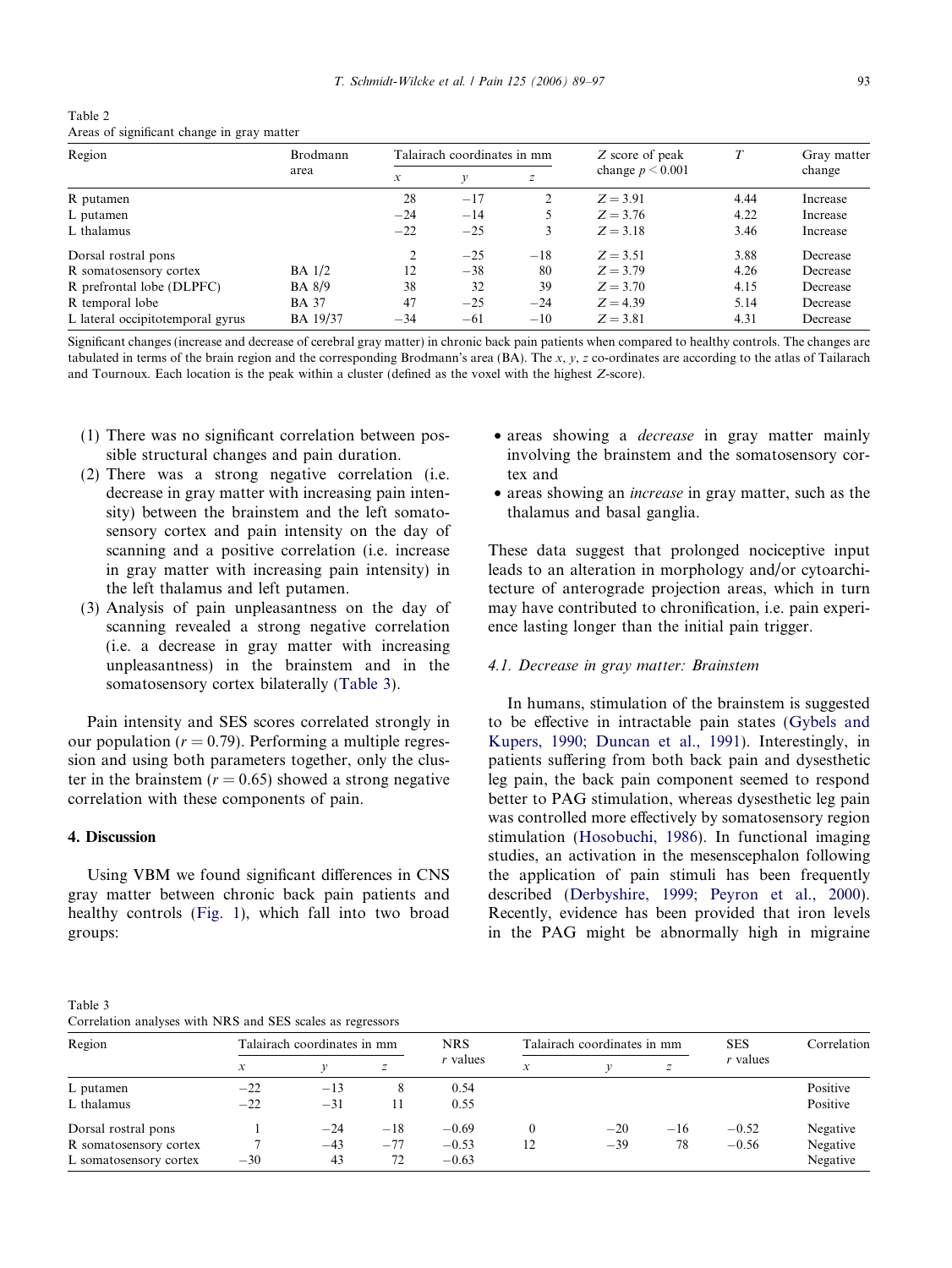<span id="page-5-0"></span>

Fig. 1. Statistical parametric maps demonstrating the structural difference in gray matter between chronic back pain patients and unaffected control subjects. Significant gray matter changes are shown superimposed in yellow (decrease of gray matter) and red color (increase of gray matter), respectively, on a normalized image of a healthy control subject. The left side of the picture is the left side of the brain. (A and C) Significant decrease of gray matter in the brainstem. (B) Significant gray matter decrease in the somatosensory cortex on the right side. Lowering the significance threshold resulted in a bilateral decrease of gray matter in the somatosensory cortex. (D) Significant gray matter increase in the basal ganglia bilaterally and left thalamus.

patients ([Welch et al., 2001\)](#page-8-0). It is not clear whether VBM could detect high iron levels in specific regions; however, using VBM in migraine with and without aura, no structural changes have been identified ([Matharu](#page-8-0) [et al., 2003; Schmidt-Wilcke et al., 2005\)](#page-8-0).

The decrease of gray matter in a brain region that is highly associated with pain suppression could certainly lead to a loss of effective antinociception. We suggest that our findings of a gray matter decrease in the brainstem may promote the chronification of back pain. Abnormal modulation of brain nociceptive systems, at first transient, but becoming permanent with continuing illness, can in part explain the shift from acute to chronic pain. Our results regarding the correlation analyses suggest that the gray matter decrease in the brainstem does not correlate with pain duration, but rather with pain intensity and pain unpleasantness experienced at the time of scanning, thus possibly accounting for the degree of impaired antinociception at that time. However, examining the time course is crucial in understanding the complex mechanisms in nociception and antinociception. The question whether alterations in the brainstem precede or succeed the clinical process of chronification needs to be thoroughly addressed in future studies, focussing on longitudinal data investigating patients over time.

# 4.2. Decrease in gray matter: Somatosensory cortex and DLPFC

The lateral thalamus and SI cortex belong to the socalled ''lateral'' pain system [\(Derbyshire, 1999; Schnit](#page-7-0)[zler and Ploner, 2000](#page-7-0)), which projects predominantly to the somatosensory cortex with a high degree of somatotopic organisation on each level of subcortical and cortical structures. On a functional level, both shrinkage ([Soros et al., 2001; Maihofner et al., 2003; Pleger et al.,](#page-8-0) [2004\)](#page-8-0) and extension ([Braun et al., 2001; Karl et al.,](#page-7-0) [2001\)](#page-7-0) of the representational fields have been described for various painful and non-painful conditions.

At first glance, our finding seems to contrast with previous electrophysiological data in 10 chronic back pain patients, showing an expansion of functional brain maps ([Flor et al., 1997](#page-7-0)). On the other hand, in CRPS patients, a shrinkage of the representational field of the affected arm, which was highly correlated with the intensity of pain and hyperalgesia, has been repeatedly demonstrated [\(Maihofner et al., 2003; Pleger et al., 2004](#page-8-0)). However,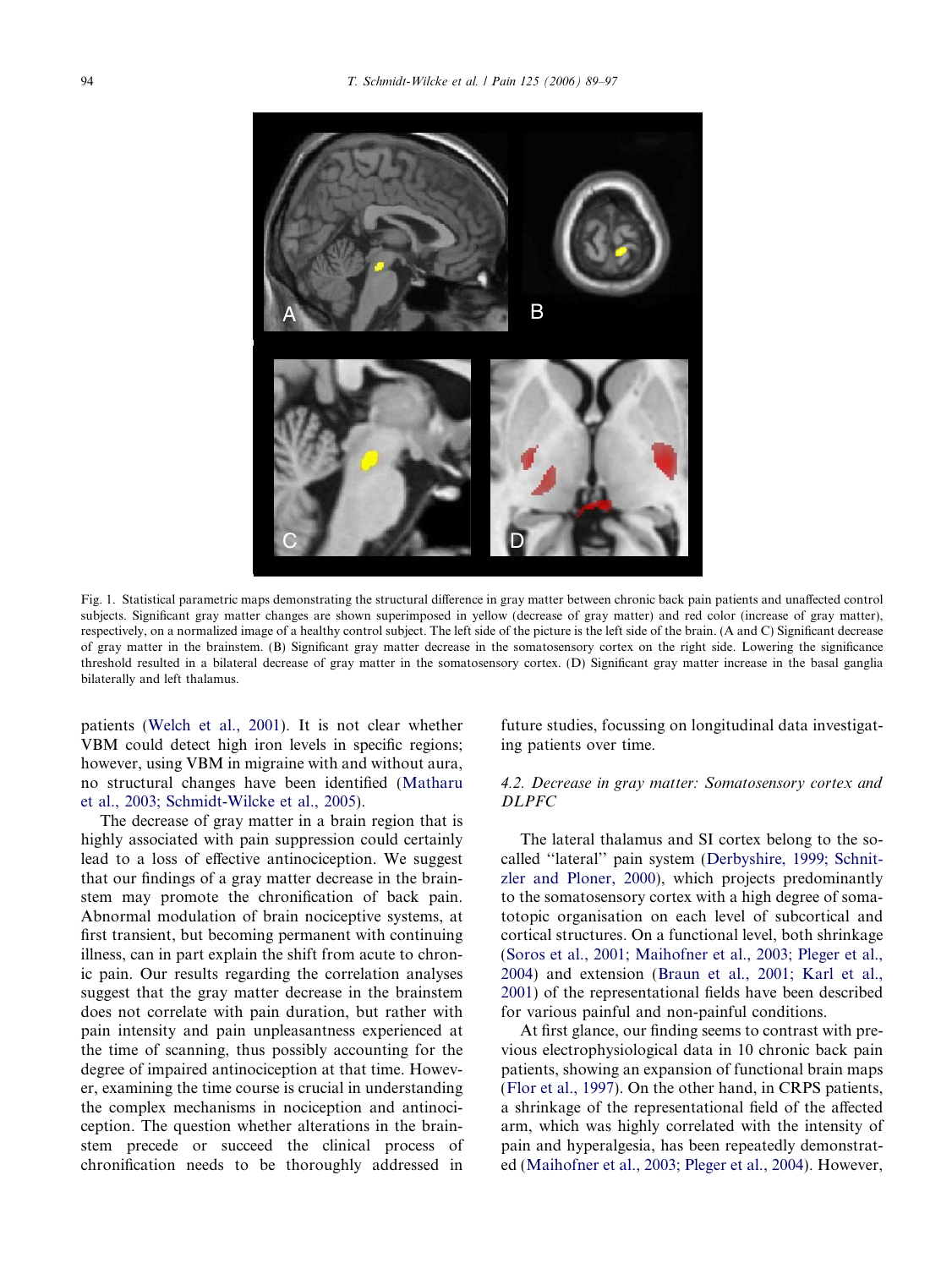these electrophysiological studies investigated (using evoked magnetic fields) the phenomenon of functional reorganisation, i.e. the recruitment and/or coordination of neural activity, whereas our results show a structural reorganisation. The discordance of an expansion of the functional representation of the back, on one hand, and the relative loss of gray matter in the somatosensory cortex, on the other hand, mirror at the least a pain-correlated alteration in this region, which presumably sustains the experience of pain.

We also found a decrease in gray matter in the right DLPFC, which is in part in accordance with the literature [\(Apkarian et al., 2004](#page-7-0)). The authors found a bilateral decrease in gray matter of chronic back pain patients and suggested that neurodegeneration, rather than tissue shrinkage without a substantial impact on neuronal properties, may be the cause of this finding. Future studies involving longitudinal designs and treatment protocols are needed to answer the question of whether treatment could reverse the decrease in brain gray matter.

## 4.3. Increase in gray matter: Thalamus

Functional reorganisation in the thalamus, which acts as a relay station between spinal and cortical structures, has been demonstrated in rats, monkeys, and humans ([Wall and Egger, 1971; Jones and Pons, 1998\)](#page-8-0). Our finding of structural reorganisation may reflect the consequence of constant input of afferent nociceptive information, i.e. a ''projected pathology'', from the actual lesion site. The notion, that a change in afferent input may be followed by specific structural changes in the central nervous system, has been recently demonstrated using VBM in patients suffering from cervical ([Draganski et al., 2003\)](#page-7-0) and hand [\(Garraux et al.,](#page-7-0) [2004](#page-7-0)) dystonia, Huntington's disease ([Kassubek et al.,](#page-8-0) [2004](#page-8-0)), restless legs syndrome ([Etgen et al., 2005\)](#page-7-0) and following amputations ([Draganski et al., 2006](#page-7-0)). In this regard, however, it is noteworthy that we have found no gray matter changes in other structures known to be involved in sensory transmission, such as the cingulate cortex or anterior insulae. It is also important to mention a recent VBM study by Apkarian et al., who found a decrease in gray matter in the dorsolateral prefrontal cortex bilaterally and a decrease in gray matter in the right thalamus in patients suffering from chronic back pain ([Apkarian et al., 2004\)](#page-7-0). The differences regarding the study by Apkarian et al., and our study are not easy to interpret, as both groups compared the same number of patients. However, we only included patients without radiating pain, including radiculopathy, whereas Apkarian studied a mixture of patients with and without neurological manifestations as well as patients indicating presence of pain outside this region (for example, in the upper back). In our group of patients, we cannot confirm that chronic back pain is accompanied by brain atrophy [\(Apkarian et al.,](#page-7-0) [2004](#page-7-0)), but rather suggest specific alterations, which correlate to the intensity and unpleasantness of pain, in structures known to play a crucial role in antinociception.

#### 4.4. Increase in gray matter: Basal Ganglia

The importance of the basal ganglia in the motor response is well established [\(Alexander et al., 1990; Bin](#page-7-0)[gel et al., 2004](#page-7-0)). Non-nociceptive aspects of persistent musculoskeletal pain involve altered musculoskeletal activity, altered posture, and even immobility, which may in turn also influence our findings of structural alterations in the basal ganglia. Unlike the somatosensory cortex and the brainstem, we had no strong a priori hypothesis for the basal ganglia. We therefore did not use small volume correction in this region and only report uncorrected results, which consequently have to be viewed with caution.

## 4.5. Relationship to current theories of chronic pain

A lot of thought about chronic pain has been devoted to considering changes in primary afferents, dorsal root ganglia, and spinal cord dorsal horn [\(Woolf and Salter,](#page-8-0) [2000](#page-8-0)). Recent evidence has revealed that the adult brain is capable of substantial plastic changes on a functional level ([Merzenich et al., 1984; Flor et al., 1995](#page-8-0)) and these findings have implications for our understanding of chronic pain. As the adult human brain may even change its structure in response to environmental demands [\(Draganski et al., 2004; May et al., 2006](#page-7-0)), the central question arises of whether our findings of cortical morphological alterations may arise as a consequence of chronic pain, or contribute to the neurobiological basis of the chronification of pain or both. Considering that we found no correlation between duration of pain and structural changes, but a strong correlation between the intensity and unpleasantness of pain, we conclude that our findings are a cause rather than a consequence of the chronification of back pain.

We suggest that the reorganisation processes of the cortical and subcortical areas in chronic back pain patients probably reflect two, not mutually exclusive, mechanisms: (1) persistent nociceptive input might interfere with subcortical relays of sensory perception in the thalamus and basal ganglia, and (2) a presumable ''degeneration'' of antinociceptive brainstem areas might, among other mechanisms, contribute to a disproportionate amount of nociceptive signals to neocortical brain structures. As both pain and the degree of functional reorganisation could be reduced by a sensory discrimination training programme ([Flor et al., 2001\)](#page-7-0), the crucial question needs to be addressed in future studies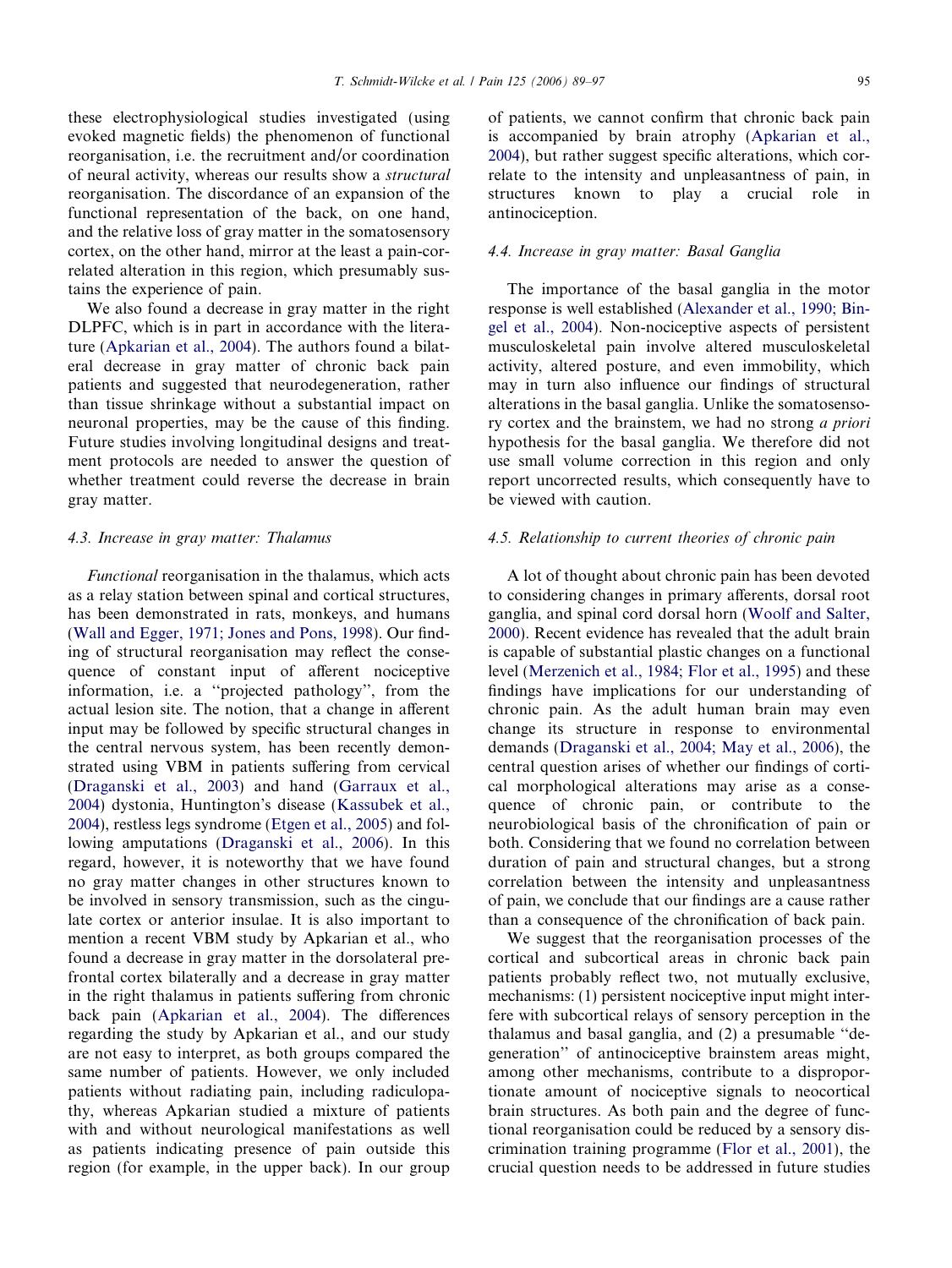<span id="page-7-0"></span>of whether the morphological changes can be reversed as well.

In summary, we suggest that a morphometric alteration in cortical and subcortical areas, e.g. some kind of ''stuctural plasticity'', contributes, together with other peripheral, spinal and central mechanisms, to the development of chronic pain. Although all of our patients took analgesics, it is unlikely that the differences between chronic pain patients and controls are due to NSAID alone, as chronic headache patients show similar changes, yet did not take NSAID on a regular basis ([Schmidt-Wilcke et al., 2005](#page-8-0)). Further studies are needed to explore the development of such alterations, which may reveal structural reorganisation to be a process, thereby endorsing and extending the concept of functional reorganisation.

#### Acknowledgements

The authors wish to thank all volunteers for the participation in this study, N. Kämpfe, G. Uyanik and G. Schuirer for technical support and U. Bingel and E.Schoell for valuable discussions. A. May is supported by a grant of the Deutsche Forschungsgemeinschaft (MA 1862/2). This study is supported by a grant of the BMBF (project no. 371 57 01).

## References

- Alexander GE, Crutcher MD, DeLong MR. Basal ganglia–thalamocortical circuits: parallel substrates for motor, oculomotor, ''prefrontal'' and ''limbic'' functions. Prog Brain Res 1990;85:119–46.
- Andersson GB. Epidemiology of low back pain. Acta Orthop Scand Suppl 1998;281:28–31.
- Apkarian AV, Sosa Y, Sonty S, Levy RM, Harden RN, Parrish TB, et al. Chronic back pain is associated with decreased prefrontal and thalamic gray matter density. J Neurosci 2004;24:10410–5.
- Ashburner J, Friston K. Multimodal image coregistration and partitioning – a unified framework. Neuroimage 1997;6:209–17.
- Ashburner J, Friston KJ. Nonlinear spatial normalization using basis functions. Hum Brain Mapp 1999;7:254–66.
- Ashburner J, Friston KJ. Voxel-based morphometry the methods. Neuroimage 2000;11:805–21.
- Bentley DE, Derbyshire SW, Youell PD, Jones AK. Caudal cingulate cortex involvement in pain processing: an inter-individual laser evoked potential source localisation study using realistic head models. Pain 2003;102:265–71.
- Bingel U, Glascher J, Weiller C, Buchel C. Somatotopic representation of nociceptive information in the Putamen: an event-related fMRI study. Cereb Cortex 2004.
- Bonica J., 1990. Definitions and taxonomy of pain. p. 18–27.
- Braun C, Heinz U, Schweizer R, Wiech K, Birbaumer N, Topka H. Dynamic organization of the somatosensory cortex induced by motor activity. Brain 2001;124:2259–67.
- De Conno F, Caraceni A, Gamba A, Mariani L, Abbattista A, Brunelli C, et al. Pain measurement in cancer patients: a comparison of six methods. Pain 1994;57:161–6.
- Derbyshire SW. Meta-analysis of thirty-four independent samples studied using pet reveals a significantly attenuated central response to noxious stimulation in clinical pain patients. Curr Rev Pain 1999;3:265–80.
- Derbyshire SW, Jones AK, Creed F, Starz T, Meltzer CC, Townsend DW, et al. Cerebral responses to noxious thermal stimulation in chronic low back pain patients and normal controls. Neuroimage 2002;16:158–68.
- Draganski B, Gaser C, Busch V, Schuierer G, Bogdahn U, et al. Neuroplasticity: changes in grey matter induced by training. Nature 2004;427:311–2.
- Draganski B., Moser T., Lummel N., Gaenssbauer S., Bogdahn U., Haas F. et al. Decrease of thalamic gray matter following limb amputation., Neuroimage, 2006. in press.
- Draganski B, Thun-Hohenstein C, Bogdahn U, Winkler J, May A. ''Motor circuit'' gray matter changes in idiopathic cervical dystonia. Neurology 2003;61:1228–12231.
- Duncan GH, Bushnell MC, Marchand S. Deep brain stimulation: a review of basic research and clinical studies. Pain 1991;45: 49–59.
- Etgen T, Draganski B, Ilg C, Schroder M, Geisler P, Hajak G, et al. Bilateral thalamic gray matter changes in patients with restless legs syndrome. Neuroimage 2005;24:1242–7.
- Flor H, Braun C, Elbert T, Birbaumer N. Extensive reorganization of primary somatosensory cortex in chronic back pain patients. Neurosci Lett 1997;224:5–8.
- Flor H, Denke C, Schaefer M, Grusser S. Effect of sensory discrimination training on cortical reorganisation and phantom limb pain. Lancet 2001;357:1763–4.
- Flor H, Elbert T, Knecht S, Wienbruch C, Pantev C, Birbaumer N, et al. Phantom–limb pain as a perceptual correlate of cortical reorganization following arm amputation. Nature 1995;375:482–4.
- Friston, K.J., Holmes, A.P., Ashburner, J. Poline, J.-B., SPM99, 1999. World Wide Web, <<http://www.fil.ion.ucl.ac.uk/spm>>.
- Frot M, Mauguiere F. Dual representation of pain in the operculoinsular cortex in humans. Brain 2003;126:438–50.
- Garraux G, Bauer A, Hanakawa T, Wu T, Kansaku K, Hallett M. Changes in brain anatomy in focal hand dystonia. Ann Neurol 2004;55:736–9.
- Geissner E. The Pain Perception Scale a differentiated and changesensitive scale for assessing chronic and acute pain. Rehabilitation (Stuttg) 1995;34:XXXV–XLIII.
- Good CD, Johnsrude IS, Ashburner J, Henson RN, Friston KJ, Frackowiak RS. A voxel-based morphometric study of ageing in 465 normal adult human brains. Neuroimage 2001;14:21–36.
- Grusser SM, Muhlnickel W, Schaefer M, Villringer K, Christmann C, Koeppe C, et al. Remote activation of referred phantom sensation and cortical reorganization in human upper extremity amputees. Exp Brain Res 2004;154:97–102.
- Gybels J, Kupers R. Deep brain stimulation in the treatment of chronic pain in man: where and why? Neurophysiol Clin 1990;20:389–98.
- Hamilton M. A rating scale for depression. J Neurol Neurosurg Psychiatry 1960;23:56–62.
- Hautzinger M. Allgemeine depressionsscala. Beltz: Weinheim; 1993.
- Hosobuchi Y. Subcortical electrical stimulation for control of intractable pain in humans. Report of 122 cases (1970–1984). J Neurosurg 1986;64:543–53.
- Jones EG, Pons TP. Thalamic and brainstem contributions to largescale plasticity of primate somatosensory cortex. Science 1998;282:1121–5.
- Karl A, Birbaumer N, Lutzenberger W, Cohen LG, Flor H. Reorganization of motor and somatosensory cortex in upper extremity amputees with phantom limb pain. J Neurosci 2001;21:3609–18.